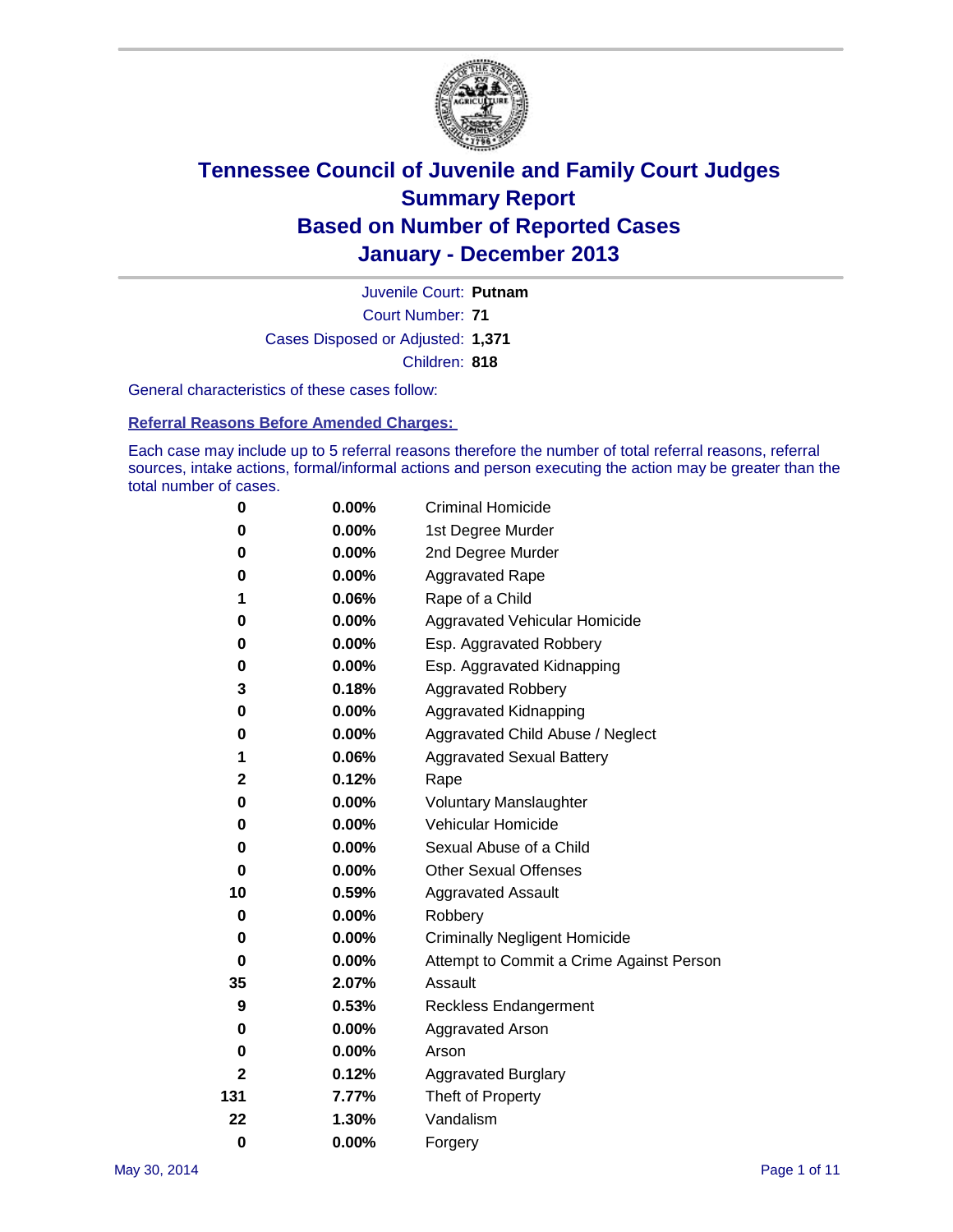

Court Number: **71** Juvenile Court: **Putnam** Cases Disposed or Adjusted: **1,371** Children: **818**

#### **Referral Reasons Before Amended Charges:**

Each case may include up to 5 referral reasons therefore the number of total referral reasons, referral sources, intake actions, formal/informal actions and person executing the action may be greater than the total number of cases.

| $\pmb{0}$    | 0.00%    | <b>Worthless Checks</b>                                     |
|--------------|----------|-------------------------------------------------------------|
| 1            | 0.06%    | Illegal Possession / Fraudulent Use of Credit / Debit Cards |
| 29           | 1.72%    | <b>Burglary</b>                                             |
| 3            | 0.18%    | Unauthorized Use of a Vehicle                               |
| 0            | $0.00\%$ | <b>Cruelty to Animals</b>                                   |
| 4            | 0.24%    | Sale of Controlled Substances                               |
| 30           | 1.78%    | <b>Other Drug Offenses</b>                                  |
| 50           | 2.96%    | Possession of Controlled Substances                         |
| $\pmb{0}$    | $0.00\%$ | <b>Criminal Attempt</b>                                     |
| 3            | 0.18%    | Carrying Weapons on School Property                         |
| 3            | 0.18%    | Unlawful Carrying / Possession of a Weapon                  |
| 20           | 1.19%    | <b>Evading Arrest</b>                                       |
| $\pmb{0}$    | 0.00%    | Escape                                                      |
| 1            | 0.06%    | Driving Under Influence (DUI)                               |
| 35           | 2.07%    | Possession / Consumption of Alcohol                         |
| $\mathbf{2}$ | 0.12%    | Resisting Stop, Frisk, Halt, Arrest or Search               |
| 0            | $0.00\%$ | <b>Aggravated Criminal Trespass</b>                         |
| 5            | 0.30%    | Harassment                                                  |
| 5            | 0.30%    | Failure to Appear                                           |
| 4            | 0.24%    | Filing a False Police Report                                |
| 4            | 0.24%    | Criminal Impersonation                                      |
| 33           | 1.96%    | <b>Disorderly Conduct</b>                                   |
| 5            | 0.30%    | <b>Criminal Trespass</b>                                    |
| 1            | 0.06%    | <b>Public Intoxication</b>                                  |
| 0            | 0.00%    | Gambling                                                    |
| 351          | 20.81%   | <b>Traffic</b>                                              |
| 1            | 0.06%    | <b>Local Ordinances</b>                                     |
| $\mathbf{2}$ | 0.12%    | Violation of Wildlife Regulations                           |
| 151          | 8.95%    | Contempt of Court                                           |
| 108          | 6.40%    | Violation of Probation                                      |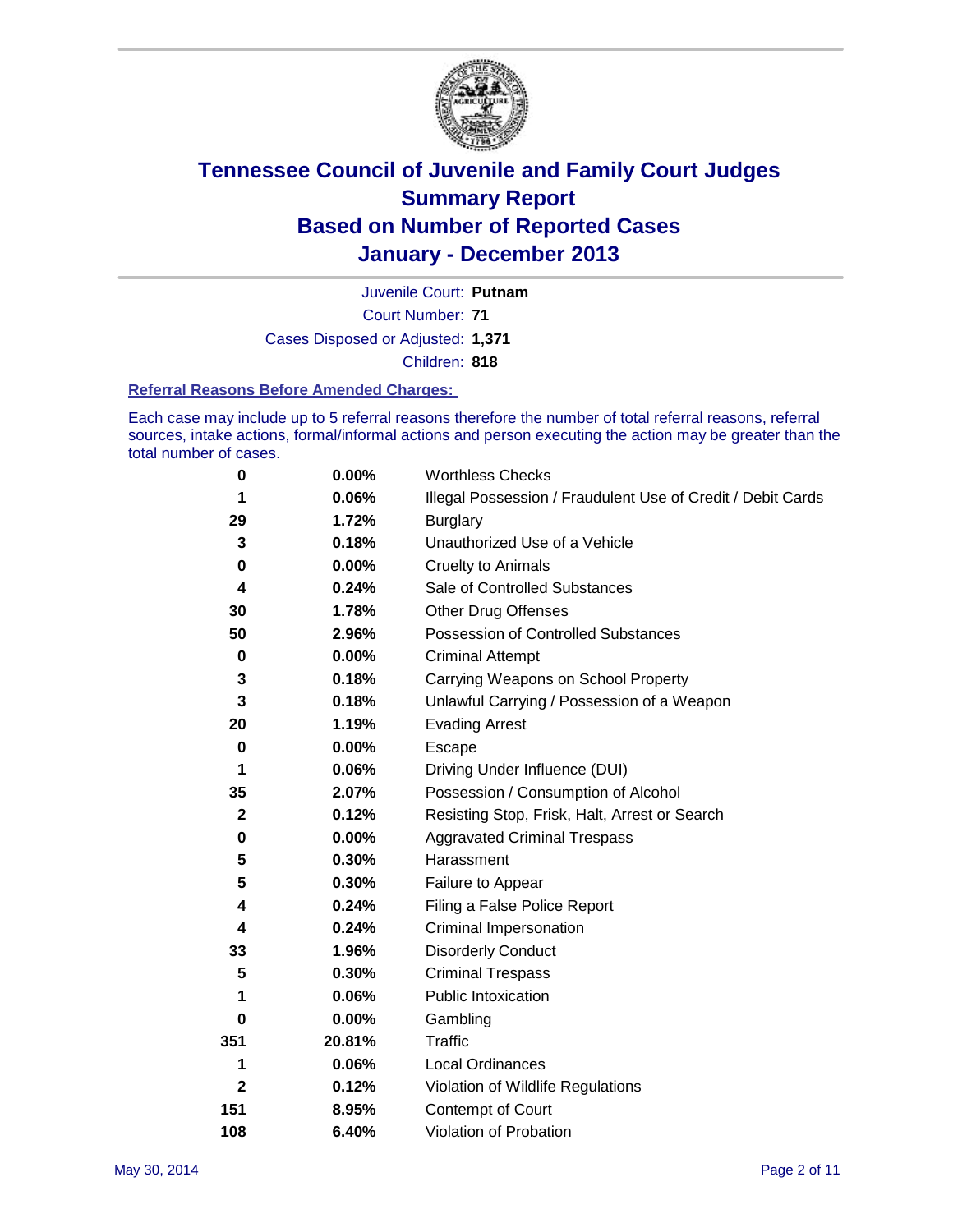

Court Number: **71** Juvenile Court: **Putnam** Cases Disposed or Adjusted: **1,371** Children: **818**

#### **Referral Reasons Before Amended Charges:**

Each case may include up to 5 referral reasons therefore the number of total referral reasons, referral sources, intake actions, formal/informal actions and person executing the action may be greater than the total number of cases.

| 1,687          | 100.00%           | <b>Total Referrals</b>                                 |
|----------------|-------------------|--------------------------------------------------------|
| 14             | 0.83%             | Other                                                  |
| $\bf{0}$       | 0.00%             | <b>Consent to Marry</b>                                |
| 0              | 0.00%             | <b>Request for Medical Treatment</b>                   |
| 7              | 0.41%             | <b>Child Support</b>                                   |
| 0              | 0.00%             | Paternity / Legitimation                               |
| 1              | 0.06%             | Visitation                                             |
| 9              | 0.53%             | Custody                                                |
| 0              | $0.00\%$          | <b>Foster Care Review</b>                              |
| 0              | $0.00\%$          | <b>Administrative Review</b>                           |
| 0              | 0.00%             | <b>Judicial Review</b>                                 |
| 0              | $0.00\%$          | Violation of Informal Adjustment                       |
| 43             | 2.55%             | <b>Violation of Pretrial Diversion</b>                 |
| 19             | 1.13%             | <b>Termination of Parental Rights</b>                  |
| 198            | 11.74%            | Dependency / Neglect                                   |
| 0              | $0.00\%$          | <b>Physically Abused Child</b>                         |
| 0              | $0.00\%$          | Sexually Abused Child                                  |
| 47             | 2.79%             | Violation of Curfew                                    |
| 62             | 3.68%             | Violation of a Valid Court Order                       |
| 14             | $0.00\%$<br>0.83% | Out-of-State Runaway<br>Possession of Tobacco Products |
| 44<br>$\bf{0}$ | 2.61%             | In-State Runaway                                       |
| 78             | 4.62%             | Truancy                                                |
| 69             | 4.09%             | <b>Unruly Behavior</b>                                 |
|                | 0.89%             |                                                        |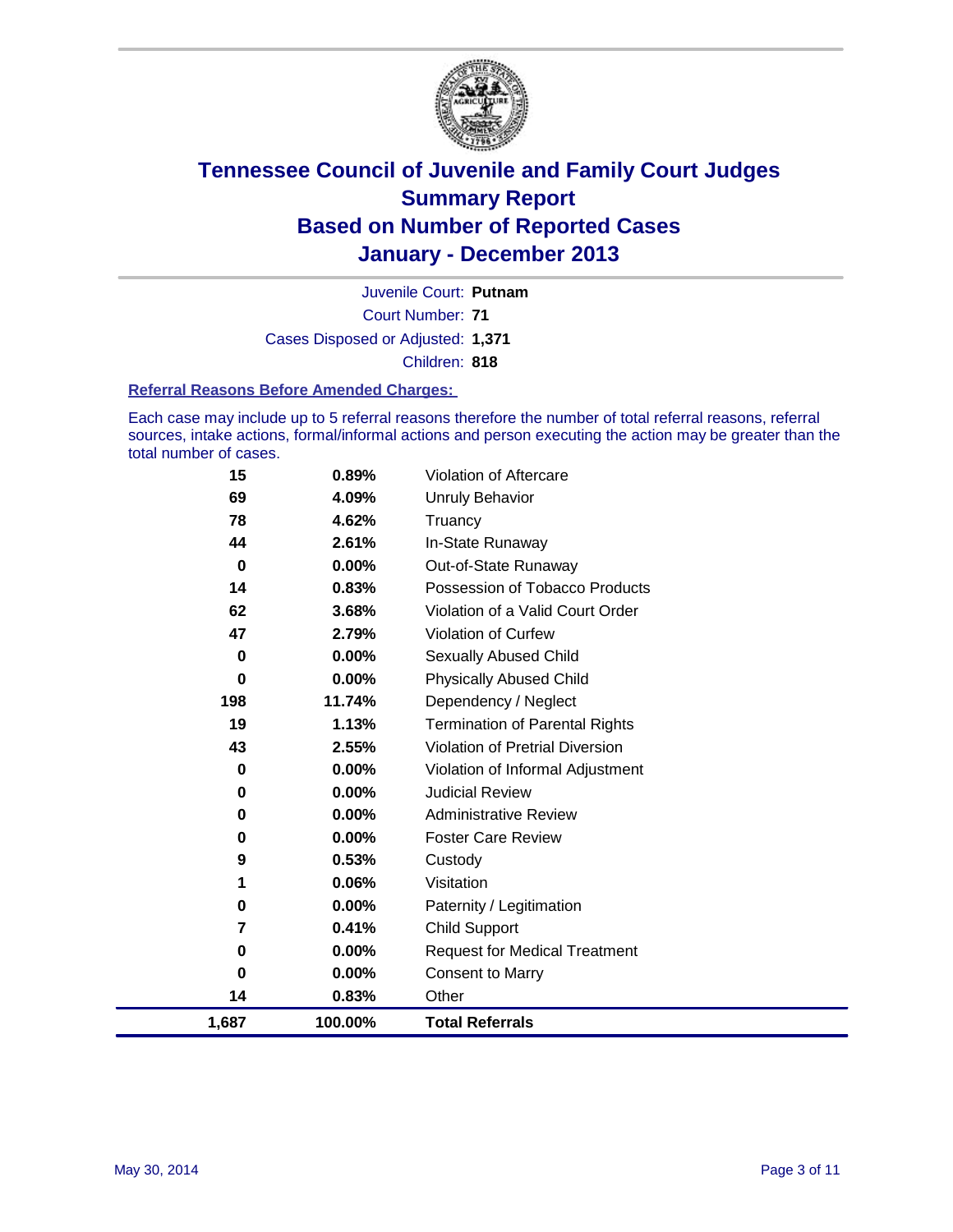

| Juvenile Court: Putnam            |  |
|-----------------------------------|--|
| Court Number: 71                  |  |
| Cases Disposed or Adjusted: 1,371 |  |
| Children: 818                     |  |
| <b>Referral Sources: 1</b>        |  |

| 1,687       | 100.00% | <b>Total Referral Sources</b>     |
|-------------|---------|-----------------------------------|
| 5           | 0.30%   | Other                             |
| 0           | 0.00%   | Unknown                           |
| 0           | 0.00%   | Hospital                          |
| $\bf{0}$    | 0.00%   | Child & Parent                    |
| 16          | 0.95%   | Victim                            |
| 0           | 0.00%   | <b>Other Court</b>                |
| 0           | 0.00%   | Social Agency                     |
| 269         | 15.95%  | <b>Court Staff</b>                |
| 12          | 0.71%   | <b>District Attorney's Office</b> |
| 0           | 0.00%   | <b>Other State Department</b>     |
| 330         | 19.56%  | <b>DCS</b>                        |
| 0           | 0.00%   | <b>CSA</b>                        |
| 70          | 4.15%   | School                            |
| $\mathbf 0$ | 0.00%   | Self                              |
| 12          | 0.71%   | Relatives                         |
| 9           | 0.53%   | Parents                           |
| 964         | 57.14%  | Law Enforcement                   |

### **Age of Child at Referral: 2**

| 0   | 0.00%  | <b>Unknown</b>     |
|-----|--------|--------------------|
| 9   | 1.10%  | Ages 19 and Over   |
| 251 | 30.68% | Ages 17 through 18 |
| 263 | 32.15% | Ages 15 through 16 |
| 125 | 15.28% | Ages 13 through 14 |
| 41  | 5.01%  | Ages 11 through 12 |
| 129 | 15.77% | Ages 10 and Under  |
|     |        |                    |

<sup>1</sup> If different than number of Referral Reasons (1687), verify accuracy of your court's data.

<sup>2</sup> One child could be counted in multiple categories, verify accuracy of your court's data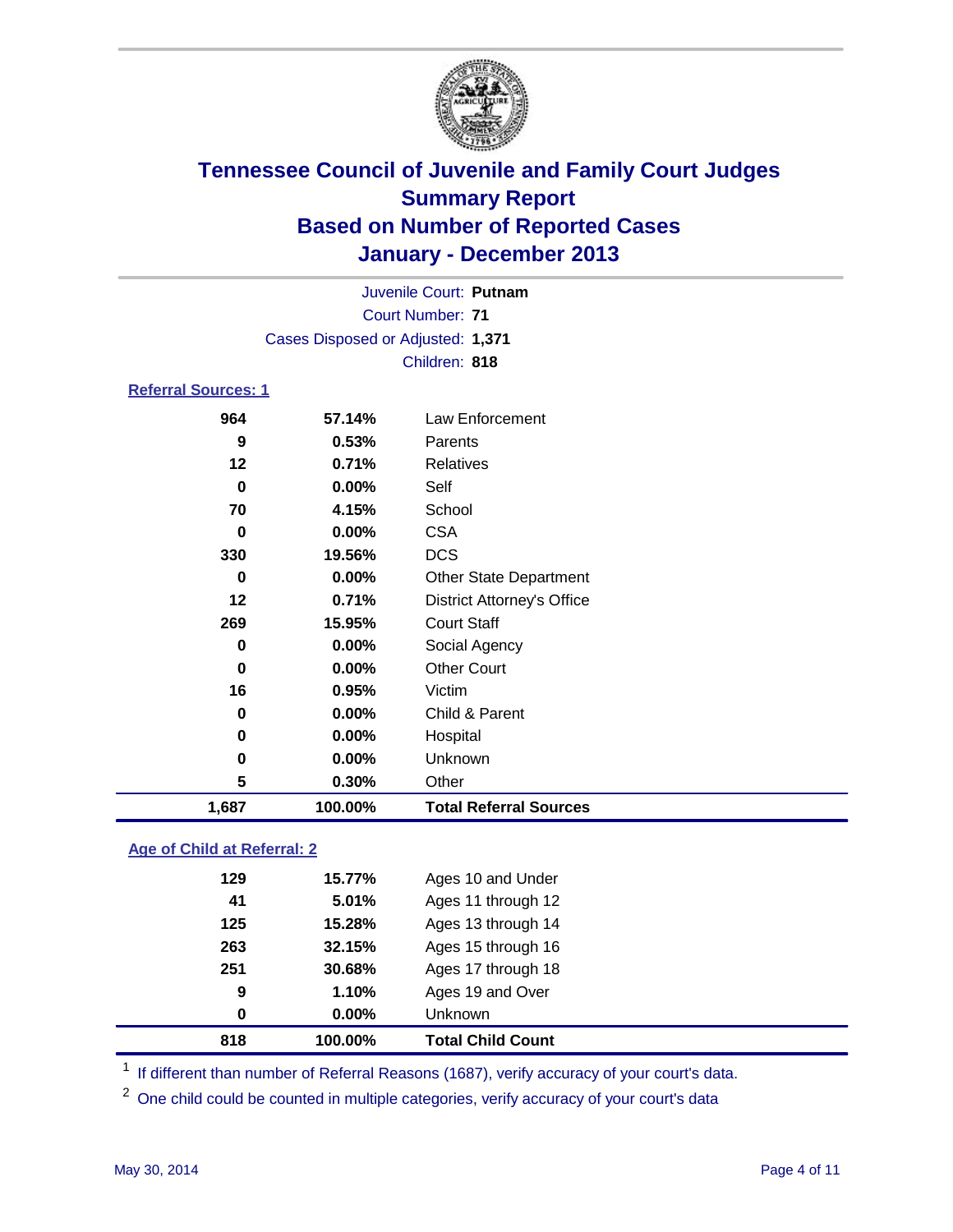

|                                         |                                   | Juvenile Court: Putnam   |
|-----------------------------------------|-----------------------------------|--------------------------|
|                                         |                                   | Court Number: 71         |
|                                         | Cases Disposed or Adjusted: 1,371 |                          |
|                                         |                                   | Children: 818            |
| Sex of Child: 1                         |                                   |                          |
| 490                                     | 59.90%                            | Male                     |
| 327                                     | 39.98%                            | Female                   |
| 1                                       | 0.12%                             | Unknown                  |
| 818                                     | 100.00%                           | <b>Total Child Count</b> |
| Race of Child: 1                        |                                   |                          |
| 774                                     | 94.62%                            | White                    |
| 27                                      | 3.30%                             | African American         |
| $\mathbf 0$                             | 0.00%                             | Native American          |
| 1                                       | 0.12%                             | Asian                    |
| 8                                       | 0.98%                             | Mixed                    |
| 8                                       | 0.98%                             | Unknown                  |
| 818                                     | 100.00%                           | <b>Total Child Count</b> |
| <b>Hispanic Origin: 1</b>               |                                   |                          |
| 40                                      | 4.89%                             | Yes                      |
| 734                                     | 89.73%                            | No                       |
| 44                                      | 5.38%                             | Unknown                  |
| 818                                     | 100.00%                           | <b>Total Child Count</b> |
| <b>School Enrollment of Children: 1</b> |                                   |                          |
| 177                                     | 21.64%                            | Yes                      |
| 174                                     | 21.27%                            | No                       |
| 467                                     | 57.09%                            | Unknown                  |
| 818                                     | 100.00%                           | <b>Total Child Count</b> |

One child could be counted in multiple categories, verify accuracy of your court's data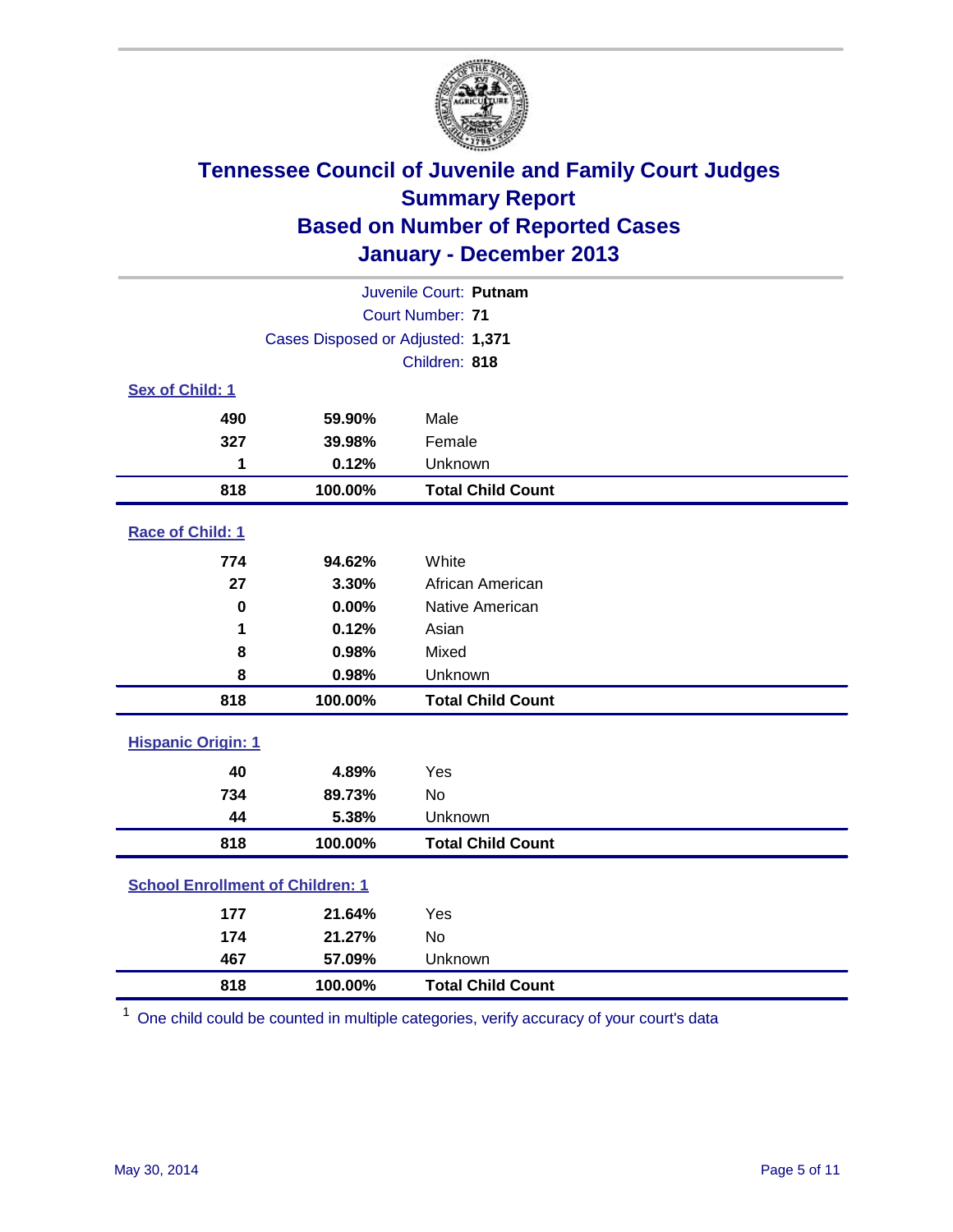

Court Number: **71** Juvenile Court: **Putnam** Cases Disposed or Adjusted: **1,371** Children: **818**

### **Living Arrangement of Child at Time of Referral: 1**

| 818          | 100.00%  | <b>Total Child Count</b>     |
|--------------|----------|------------------------------|
| 13           | 1.59%    | Other                        |
| 154          | 18.83%   | <b>Unknown</b>               |
| 0            | $0.00\%$ | Independent                  |
| 1            | 0.12%    | In an Institution            |
| $\mathbf{2}$ | 0.24%    | In a Residential Center      |
| 3            | 0.37%    | In a Group Home              |
| 48           | 5.87%    | With Foster Family           |
| 10           | $1.22\%$ | With Adoptive Parents        |
| 66           | 8.07%    | <b>With Relatives</b>        |
| 52           | 6.36%    | With Father                  |
| 184          | 22.49%   | With Mother                  |
| 70           | 8.56%    | With Mother and Stepfather   |
| 17           | 2.08%    | With Father and Stepmother   |
| 198          | 24.21%   | With Both Biological Parents |
|              |          |                              |

### **Type of Detention: 2**

| 1.371 | 100.00%  | <b>Total Detention Count</b> |  |
|-------|----------|------------------------------|--|
| 0     | 0.00%    | Other                        |  |
| 830   | 60.54%   | Does Not Apply               |  |
| 0     | 0.00%    | <b>Unknown</b>               |  |
| 0     | 0.00%    | <b>Psychiatric Hospital</b>  |  |
| 5     | 0.36%    | Jail - No Separation         |  |
| 6     | 0.44%    | Jail - Partial Separation    |  |
| 4     | 0.29%    | Jail - Complete Separation   |  |
| 526   | 38.37%   | Juvenile Detention Facility  |  |
| 0     | $0.00\%$ | Non-Secure Placement         |  |
|       |          |                              |  |

<sup>1</sup> One child could be counted in multiple categories, verify accuracy of your court's data

<sup>2</sup> If different than number of Cases (1371) verify accuracy of your court's data.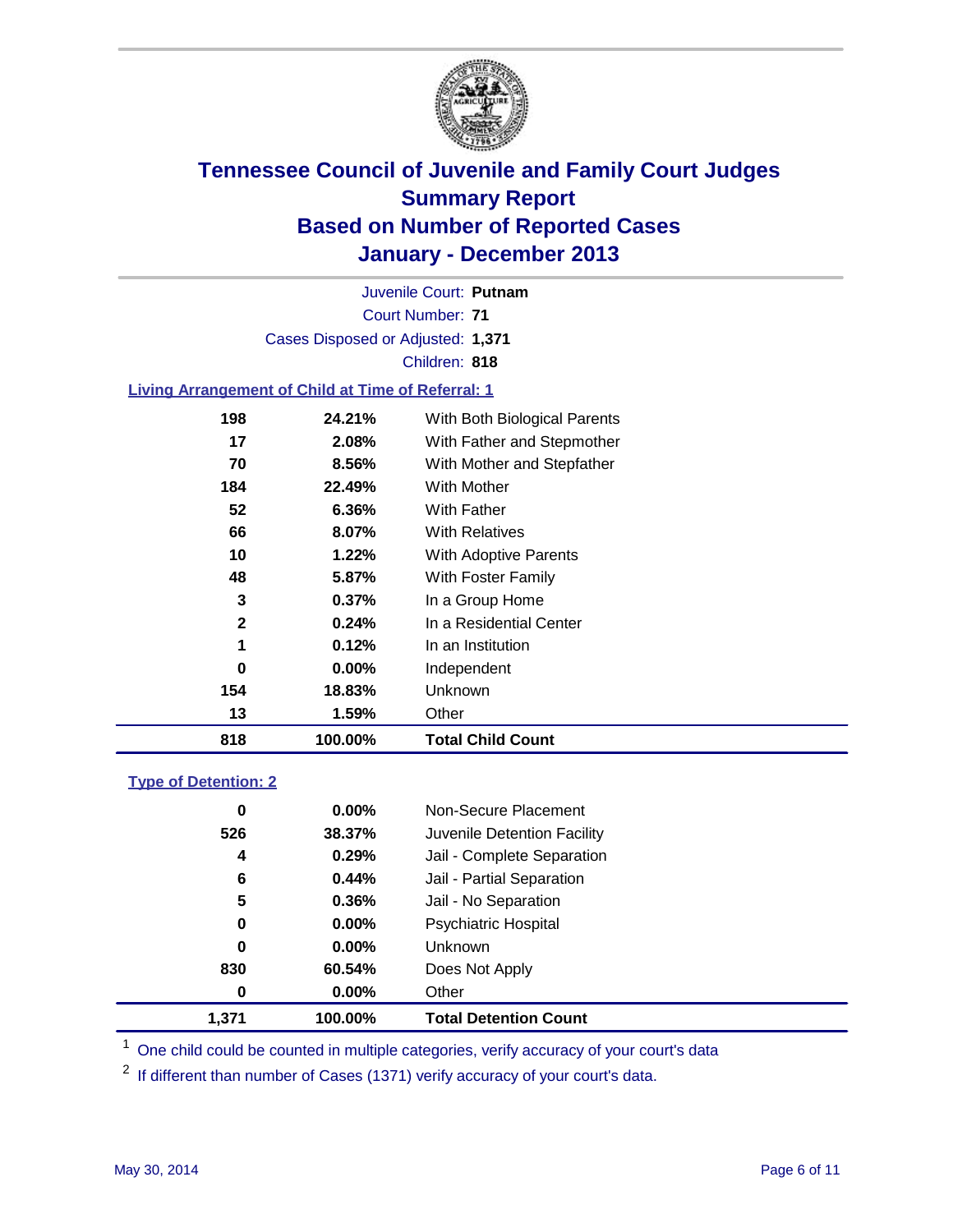

|                                                    |                                   | Juvenile Court: Putnam               |
|----------------------------------------------------|-----------------------------------|--------------------------------------|
|                                                    |                                   | Court Number: 71                     |
|                                                    | Cases Disposed or Adjusted: 1,371 |                                      |
|                                                    |                                   | Children: 818                        |
| <b>Placement After Secure Detention Hearing: 1</b> |                                   |                                      |
| 496                                                | 36.18%                            | Returned to Prior Living Arrangement |
| 31                                                 | 2.26%                             | Juvenile Detention Facility          |
| 1                                                  | 0.07%                             | Jail                                 |
| 6                                                  | 0.44%                             | Shelter / Group Home                 |
| 0                                                  | 0.00%                             | Foster Family Home                   |
| 0                                                  | 0.00%                             | Psychiatric Hospital                 |
| 0                                                  | 0.00%                             | Unknown                              |
| 837                                                | 61.05%                            | Does Not Apply                       |
| 0                                                  | 0.00%                             | Other                                |
| 1,371                                              | 100.00%                           | <b>Total Placement Count</b>         |
|                                                    |                                   |                                      |
| <b>Intake Actions: 2</b>                           |                                   |                                      |
| 1,208                                              | 71.61%                            | <b>Petition Filed</b>                |
| 6                                                  | 0.36%                             | <b>Motion Filed</b>                  |
| 325                                                | 19.26%                            | <b>Citation Processed</b>            |
| 0                                                  | $0.00\%$                          | Notification of Paternity Processed  |
| 0                                                  | 0.00%                             | Scheduling of Judicial Review        |
| 0                                                  | 0.00%                             | Scheduling of Administrative Review  |
| 0                                                  | 0.00%                             | Scheduling of Foster Care Review     |
| 0                                                  | 0.00%                             | Unknown                              |
| 0                                                  | 0.00%                             | Does Not Apply                       |
| 148                                                | 8.77%                             | Other                                |
| 1,687                                              | 100.00%                           | <b>Total Intake Count</b>            |

<sup>1</sup> If different than number of Cases (1371) verify accuracy of your court's data.

<sup>2</sup> If different than number of Referral Reasons (1687), verify accuracy of your court's data.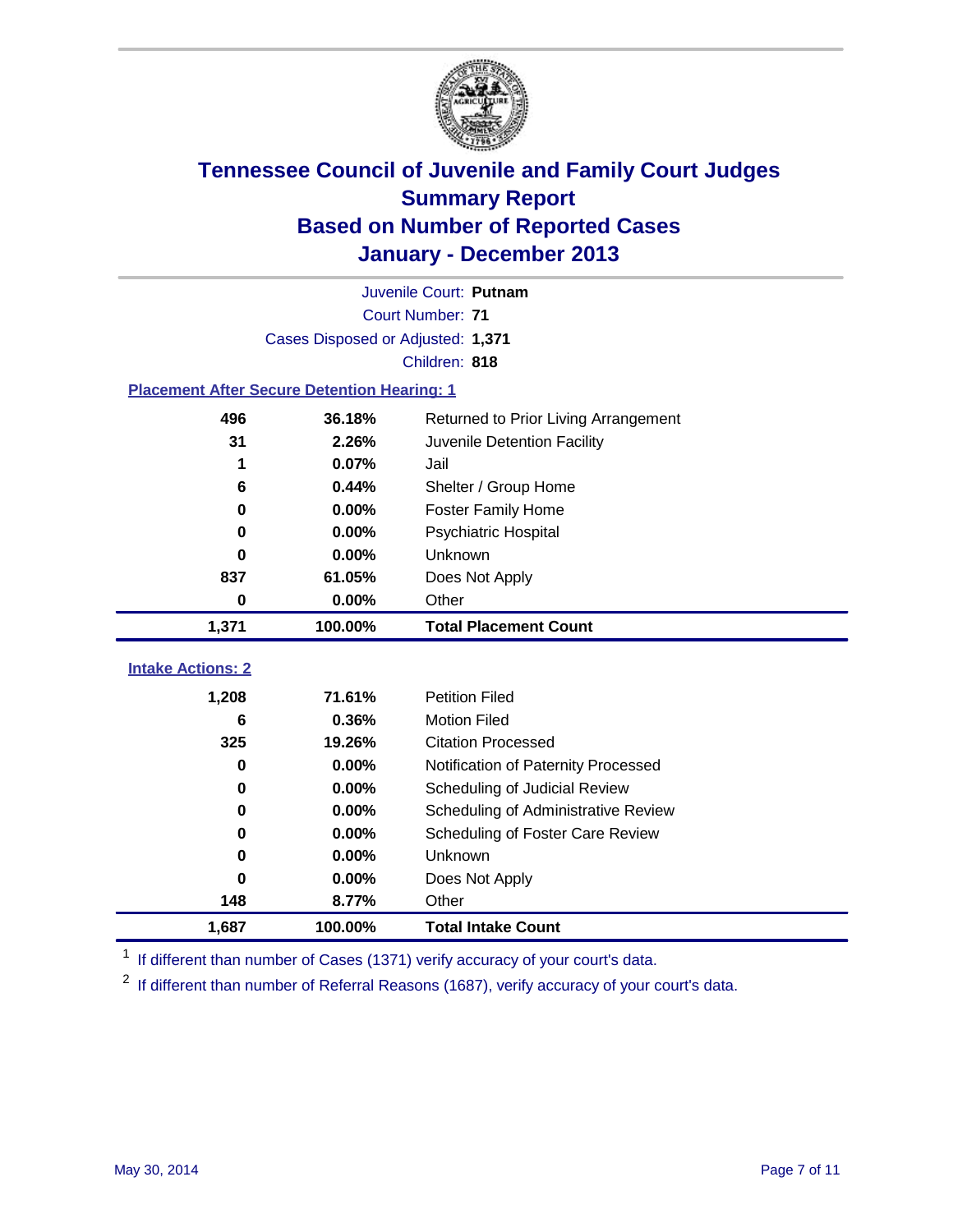

Court Number: **71** Juvenile Court: **Putnam** Cases Disposed or Adjusted: **1,371** Children: **818**

### **Last Grade Completed by Child: 1**

| 61           | 7.46%   | Too Young for School     |
|--------------|---------|--------------------------|
| 0            | 0.00%   | Preschool                |
| $\mathbf 2$  | 0.24%   | Kindergarten             |
| 0            | 0.00%   | 1st Grade                |
| 1            | 0.12%   | 2nd Grade                |
| $\mathbf 2$  | 0.24%   | 3rd Grade                |
| $\mathbf{2}$ | 0.24%   | 4th Grade                |
| 10           | 1.22%   | 5th Grade                |
| 29           | 3.55%   | 6th Grade                |
| 50           | 6.11%   | 7th Grade                |
| 66           | 8.07%   | 8th Grade                |
| 97           | 11.86%  | 9th Grade                |
| 121          | 14.79%  | 10th Grade               |
| 106          | 12.96%  | 11th Grade               |
| $\bf{0}$     | 0.00%   | 12th Grade               |
| 0            | 0.00%   | Non-Graded Special Ed    |
| 4            | 0.49%   | <b>GED</b>               |
| 31           | 3.79%   | Graduated                |
| 0            | 0.00%   | Never Attended School    |
| 167          | 20.42%  | Unknown                  |
| 69           | 8.44%   | Other                    |
| 818          | 100.00% | <b>Total Child Count</b> |

| <b>Enrolled in Special Education: 1</b> |  |
|-----------------------------------------|--|
|-----------------------------------------|--|

| 818 | 100.00%  | <b>Total Child Count</b> |  |
|-----|----------|--------------------------|--|
| 818 | 100.00%  | Unknown                  |  |
| 0   | $0.00\%$ | No                       |  |
| 0   | $0.00\%$ | Yes                      |  |
|     |          |                          |  |

One child could be counted in multiple categories, verify accuracy of your court's data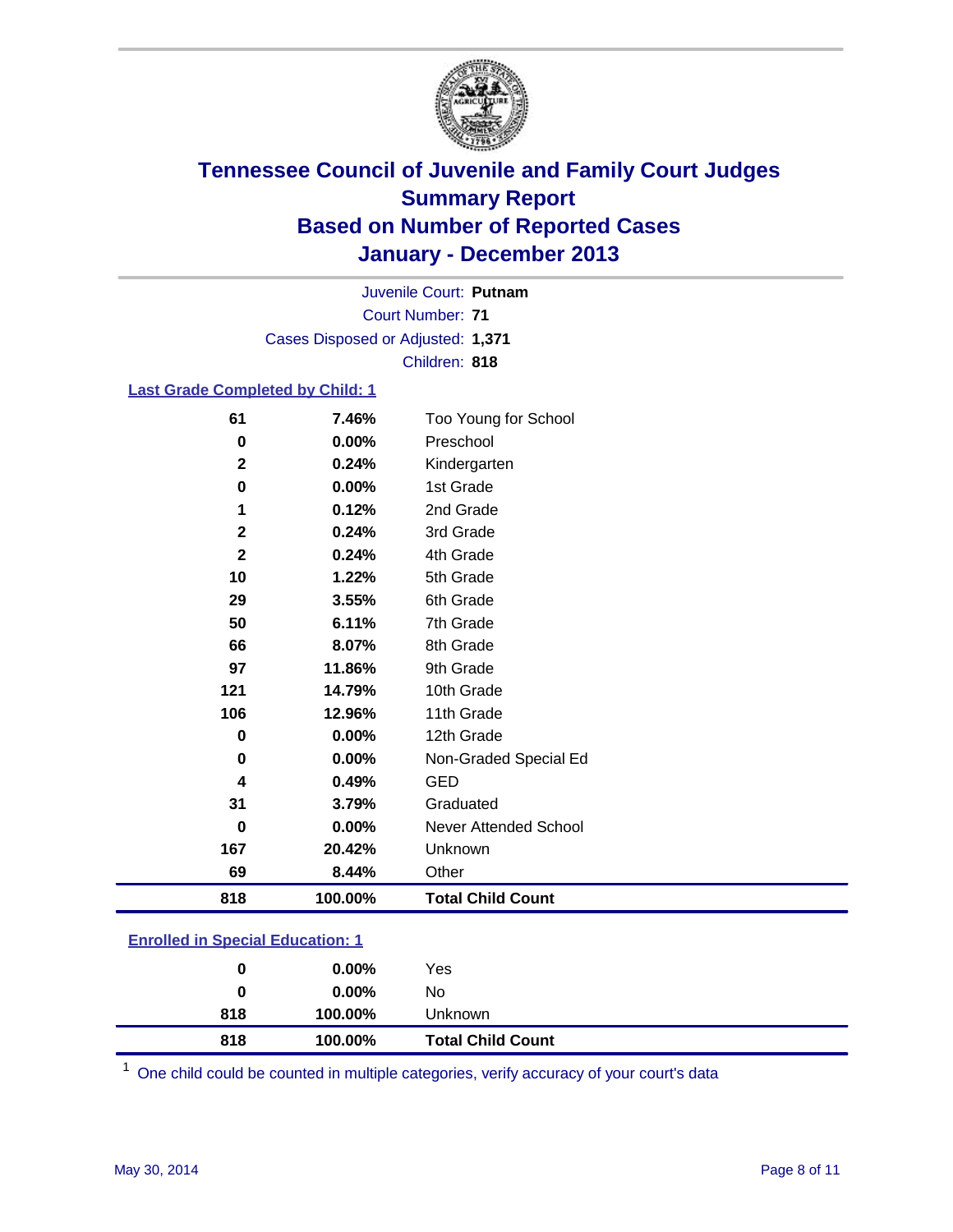

|                              |                                   | Juvenile Court: Putnam    |
|------------------------------|-----------------------------------|---------------------------|
|                              |                                   | Court Number: 71          |
|                              | Cases Disposed or Adjusted: 1,371 |                           |
|                              |                                   | Children: 818             |
| <b>Action Executed By: 1</b> |                                   |                           |
| 1,687                        | 100.00%                           | Judge                     |
| 0                            | $0.00\%$                          | Magistrate                |
| $\bf{0}$                     | $0.00\%$                          | <b>YSO</b>                |
| 0                            | $0.00\%$                          | Other                     |
| 0                            | $0.00\%$                          | Unknown                   |
| 1,687                        | 100.00%                           | <b>Total Action Count</b> |

### **Formal / Informal Actions: 1**

| 530   | 31.42%   | Dismissed                                        |
|-------|----------|--------------------------------------------------|
| 4     | 0.24%    | Retired / Nolle Prosequi                         |
| 304   | 18.02%   | <b>Complaint Substantiated Delinquent</b>        |
| 152   | 9.01%    | <b>Complaint Substantiated Status Offender</b>   |
| 98    | 5.81%    | <b>Complaint Substantiated Dependent/Neglect</b> |
| 0     | $0.00\%$ | <b>Complaint Substantiated Abused</b>            |
| 0     | $0.00\%$ | <b>Complaint Substantiated Mentally III</b>      |
| 1     | $0.06\%$ | Informal Adjustment                              |
| 253   | 15.00%   | <b>Pretrial Diversion</b>                        |
| 3     | 0.18%    | <b>Transfer to Adult Court Hearing</b>           |
| 0     | $0.00\%$ | Charges Cleared by Transfer to Adult Court       |
| 14    | 0.83%    | Special Proceeding                               |
| 0     | $0.00\%$ | <b>Review Concluded</b>                          |
| 326   | 19.32%   | Case Held Open                                   |
| 2     | 0.12%    | Other                                            |
| 0     | $0.00\%$ | Unknown                                          |
| 1,687 | 100.00%  | <b>Total Action Count</b>                        |

<sup>1</sup> If different than number of Referral Reasons (1687), verify accuracy of your court's data.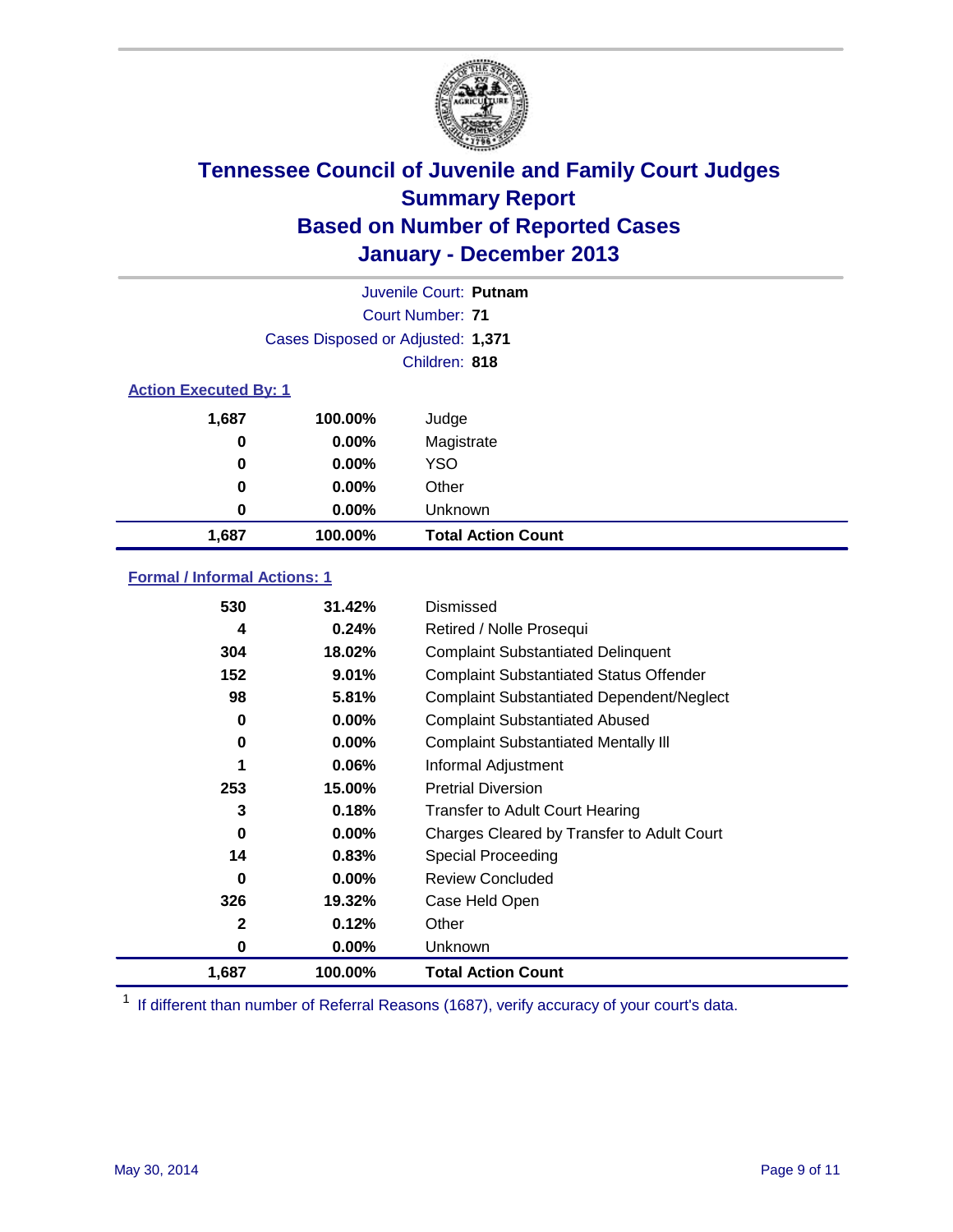

|                       |                                   | Juvenile Court: Putnam                                |
|-----------------------|-----------------------------------|-------------------------------------------------------|
|                       |                                   | <b>Court Number: 71</b>                               |
|                       | Cases Disposed or Adjusted: 1,371 |                                                       |
|                       |                                   | Children: 818                                         |
| <b>Case Outcomes:</b> |                                   | There can be multiple outcomes for one child or case. |
| 307                   | 6.90%                             | <b>Case Dismissed</b>                                 |
| 4                     | 0.09%                             | Case Retired or Nolle Prosequi                        |
| 0                     | 0.00%                             | Warned / Counseled                                    |
| 62                    | 1.39%                             | Held Open For Review                                  |
| 79                    | 1.78%                             | Supervision / Probation to Juvenile Court             |
| 0                     | 0.00%                             | <b>Probation to Parents</b>                           |
| 0                     | 0.00%                             | Referral to Another Entity for Supervision / Service  |
| 4                     | 0.09%                             | Referred for Mental Health Counseling                 |
| 76                    | 1.71%                             | Referred for Alcohol and Drug Counseling              |
| 0                     | 0.00%                             | Referred to Alternative School                        |
| 0                     | 0.00%                             | Referred to Private Child Agency                      |
| 144                   | 3.24%                             | Referred to Defensive Driving School                  |
| 0                     | 0.00%                             | Referred to Alcohol Safety School                     |
| 124                   | 2.79%                             | Referred to Juvenile Court Education-Based Program    |
| 4                     | 0.09%                             | Driver's License Held Informally                      |
| 0                     | 0.00%                             | <b>Voluntary Placement with DMHMR</b>                 |
| 0                     | 0.00%                             | <b>Private Mental Health Placement</b>                |
| 0                     | 0.00%                             | <b>Private MR Placement</b>                           |
| 0                     | 0.00%                             | Placement with City/County Agency/Facility            |
| 0                     | 0.00%                             | Placement with Relative / Other Individual            |
| 37                    | 0.83%                             | Fine                                                  |
| 460                   | 10.34%                            | <b>Public Service</b>                                 |
| 33                    | 0.74%                             | Restitution                                           |
| 0                     | 0.00%                             | <b>Runaway Returned</b>                               |
| 0                     | 0.00%                             | No Contact Order                                      |
| 264                   | 5.93%                             | Injunction Other than No Contact Order                |
| 67                    | 1.51%                             | <b>House Arrest</b>                                   |
| 0                     | 0.00%                             | <b>Court Defined Curfew</b>                           |
| 0                     | 0.00%                             | Dismissed from Informal Adjustment                    |
| 147                   | 3.30%                             | <b>Dismissed from Pretrial Diversion</b>              |
| 0                     | 0.00%                             | Released from Probation                               |
| 2                     | 0.04%                             | <b>Transferred to Adult Court</b>                     |
| 1                     | 0.02%                             | <b>DMHMR Involuntary Commitment</b>                   |